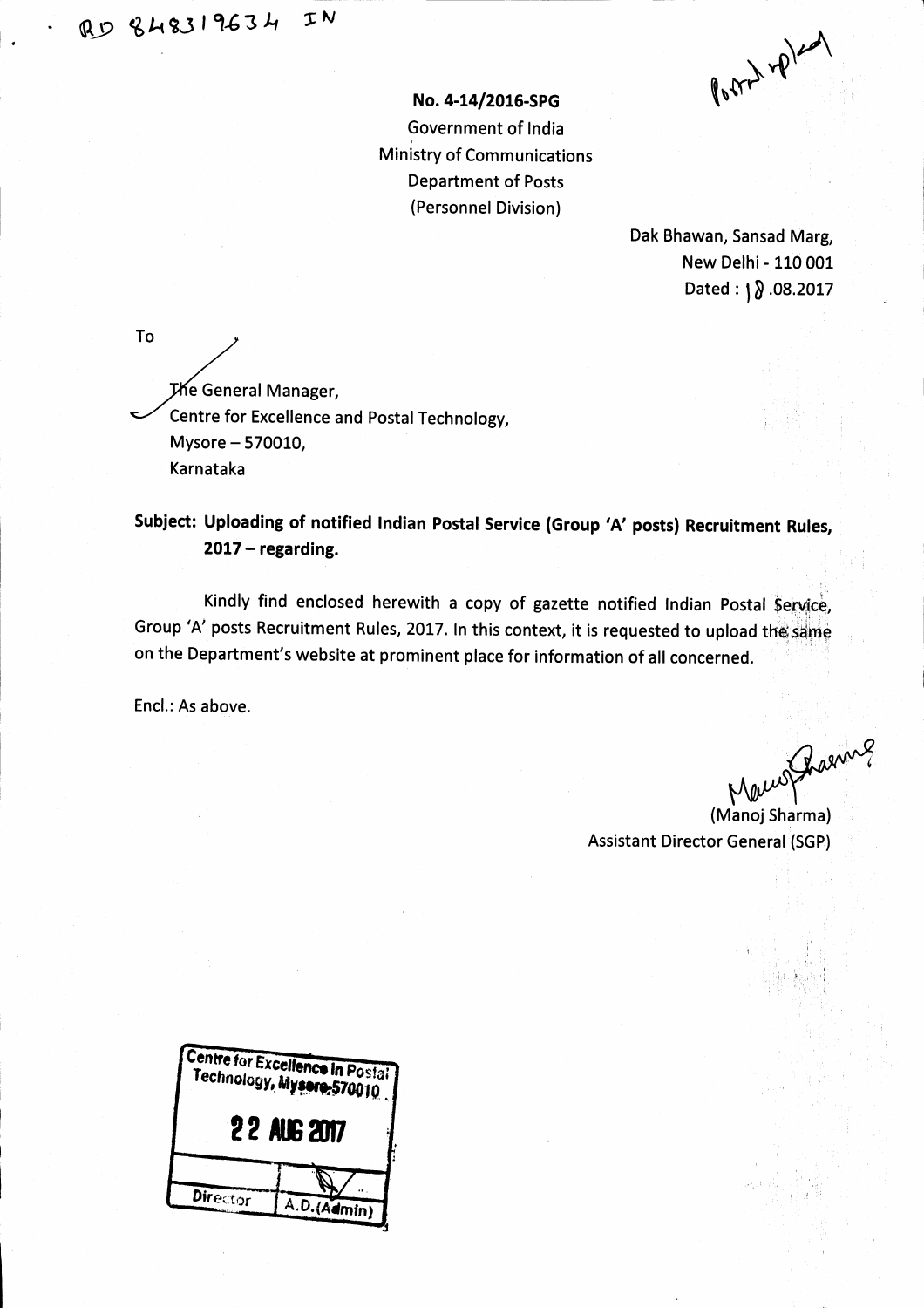रजिस्ट्री सं० डी० एल०-33004/99

REGD. NO. D. L.-33004/99



# भारत इन राजपत्र The Gazette of India असाधारण

**EXTRAORDINARY** 

भाग II- खण्ड 3-उप-खण्ड (i)

PART II-Section 3-Sub-section (i)

प्राधिकार से प्रकाशित

PUBLISHED BY AUTHORITY

| स | 688)     |
|---|----------|
|   | No. 688] |

नई दिल्ली, बृहस्पतिवार, अगस्त 10, 2017/श्रावण 19, 1939 NEW DELHI, THURSDAY, AUGUST 10, 2017/SRAVANA 19, 1939

संचार मंत्रालय

(डाक विभाग)

नई दिल्ली, 10 अगस्त, 2017

सा.का.नि. 1010(अ).—राष्ट्रपति, संविधान के अनुच्छेद 309 के परन्तुक द्वारा प्रदत्त शक्तियों का प्रयोग करते हुए और भारतीय डाक सेवा (समूह 'क' पद) भर्ती नियम, 2016 को, उन बातों के सिवाए अधिक्रांत करते हुए, जिन्हें ऐसे अधिक्रमण से पूर्व किया गया है, या करने का लोप किया गया है, भारतीय डाक सेवा के समूह 'क' के पदों पर भर्ती की पद्धति तथा सेवा-शर्त का विनियमन करने के लिए निम्नलिखित नियम बनाते हैं, अर्थात् :—

संक्षिप्त नाम और प्रारंभ.—  $1.$ 

> $(1)$ इन नियमों का संक्षिप्त नाम भारतीय डाक सेवा (समूह 'क' पद) भर्ती नियम, 2017 है।

 $(2)$ ये राजपत्र में इनके प्रकाशन की तारीख को प्रवृत्त होंगे।

 $2.$ परिभाषाएं.—इन नियमों में, जब तक कि संदर्भ के अन्यथा अपेक्षित न हो :

- "आयोग" से संघ लोक सेवा आयोग अभिप्रेत है:  $($ क)
- (ख) किसी ग्रेड के सम्बंध मे "विभागीय प्रोन्नति समिति" - से ऐसी समिति अभिप्रेत है जिसका गठन इन नियमों की अनुसूची 3 में यथा-उपदर्शित किसी ग्रेड में प्रोन्नति पर विचार करने के लिए किया गया हो;
- $(T)$ किसी ग्रेड के सम्बंध मे "विभागीय पुष्टिकरण समिति" – से ऐसी समिति अभिप्रेत है जिसका गठन इन नियमों की अनुसूची 3 में यथा-उपदर्शित किसी ग्रेड में पुष्टिकरण पर विचार करने के लिए किया गया हो;
- "विभागीय छान-बीन समिति" से ऐसी समिति अभिप्रेत है जिसका गठन इन नियमों की अनुसूची 3 में उपदर्शित (घ) कनिष्ठ प्रशासनिक ग्रेड (अकृत्यिक चयन ग्रेड) में नियोजन पर विचार करने और अनुसूची 4 में यथा-उपदर्शित अकृत्यिक उन्नयन प्रदान करने के लिए किया गया हो;

"परीक्षा" से केंद्रीय सेवा के समूह 'क' की भर्ती के लिए आयोग द्वारा आयोजित सिविल सेवा परीक्षा अभिप्रेत है;  $(\overline{s})$ 

 $($ च) "सरकार" से भारत सरकार अभिप्रेत है:

4851 GI/2017

 $(1)$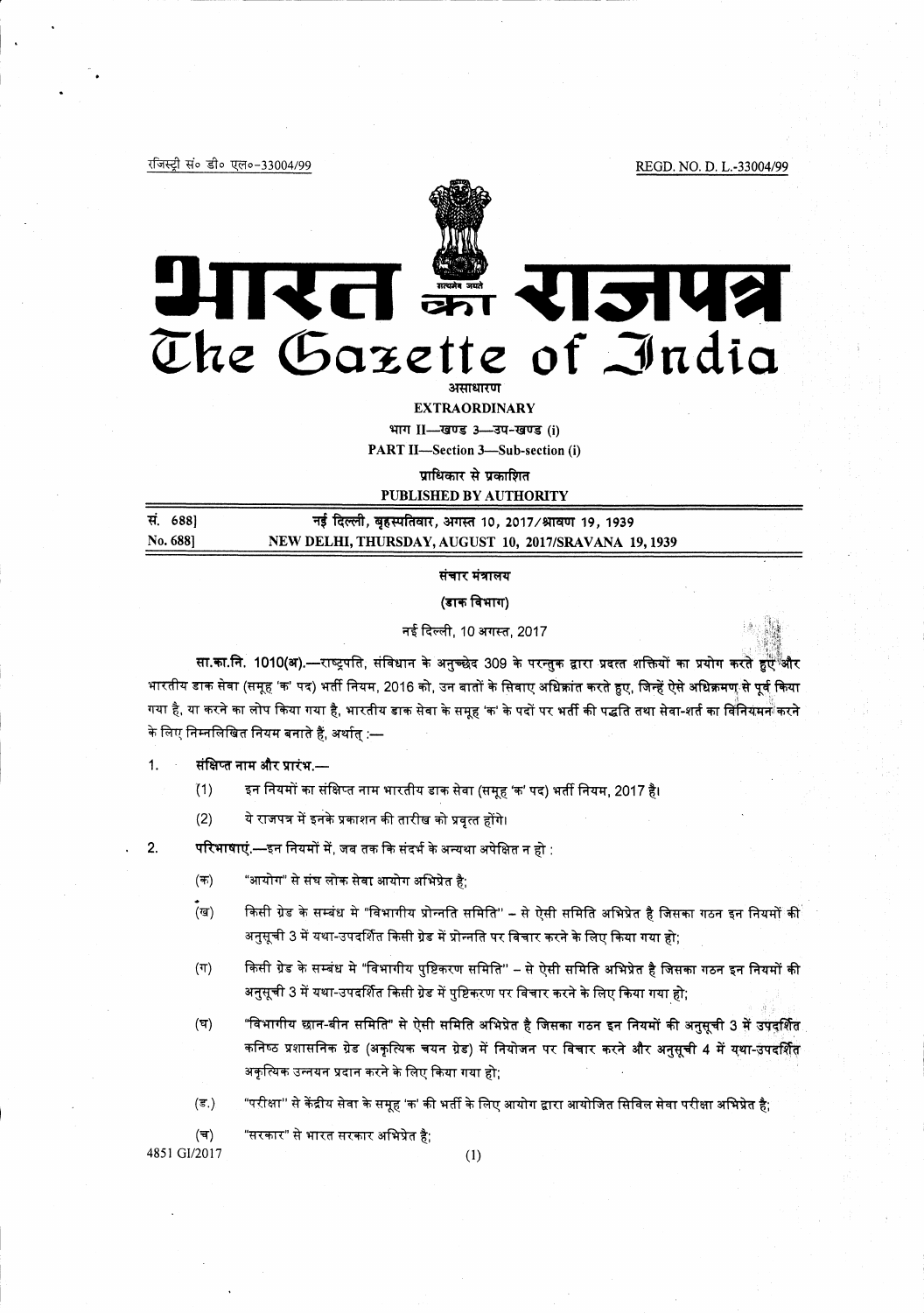|                   |                           | [PART II-SEC. $3(i)$ ]<br>THE GAZETTE OF INDIA : EXTRAORDINARY                                                                                                                                                                                                                                                                                                                                                                                                                                                   |
|-------------------|---------------------------|------------------------------------------------------------------------------------------------------------------------------------------------------------------------------------------------------------------------------------------------------------------------------------------------------------------------------------------------------------------------------------------------------------------------------------------------------------------------------------------------------------------|
|                   | (ন্ত                      | "ग्रेड" से अनुसूची 1 के स्तंभ (2) में विनिर्दिष्ट कोई ग्रेड अभिप्रेत है;                                                                                                                                                                                                                                                                                                                                                                                                                                         |
|                   | (ज)                       | किसी ग्रेड में "नियमित सेवा'' से विहित प्रक्रिया के अनुसार उस ग्रेड में चयन के पश्चात ग्रेड में की गई सेवा की अवधि<br>से है, और जिसमें ऐसी अवधि या अवधियाँ भी सम्मिलित है जिसमें इन नियमों की अधिसूचना के समय पहले से<br>सेवारत व्यक्तियों की ज्येष्ठता के प्रयोज्यों को ध्यान में रखा गया हो, जिसके दौरान किसी अधिकारी को उसके छुट्टी<br>पर जाने या प्रशिक्षण या विदेश में कार्य के कारण वह ग्रेड न मिला हो;                                                                                                    |
|                   | (ল)                       | "अनुसूचित जाति" और "अनुसूचित जनजाति" का अर्थ वही है जो भारत के संविधान के अनुच्छेद 366 के क्रमश:<br>खण्ड (24) और खण्ड (25) में उसका है;                                                                                                                                                                                                                                                                                                                                                                          |
|                   | (স)                       | "अन्य पिछड़े वर्ग" में सरकार द्वारा समय-समय पर अधिसूचित जाति या और समुदाय सम्मलित होंगे;                                                                                                                                                                                                                                                                                                                                                                                                                         |
|                   | (5)                       | "सेवा" से नियम 3 के अधीन गठित भारतीय डाक सेवा अभिप्रेत है;                                                                                                                                                                                                                                                                                                                                                                                                                                                       |
|                   | (ত)                       | "अनुसूची" से इन नियमों के साथ संलग्न अनुसूची से अभिप्रेत है।                                                                                                                                                                                                                                                                                                                                                                                                                                                     |
| 3.                |                           | <b>सेवा का गठन.—(</b> 1) भारतीय डाक सेवा, समूह 'क' नाम से ज्ञात एक सेवा का गठन किया जाएगा जिसमें नियम 6 और<br>नियम 7 के अधीन नियुक्त किए गए व्यक्ति सम्मिलित होंगे।                                                                                                                                                                                                                                                                                                                                              |
|                   | (2)                       | सेवा में सम्मलित सभी पदों को समूह 'क' पदों के रूप में वर्गीकृत किया जाएगा।                                                                                                                                                                                                                                                                                                                                                                                                                                       |
|                   |                           | उप नियम 3(1) में यथा निर्दिष्ट अधिकारियों द्वारा की गई नियमित निरंतर सेवा की गणना, जिसे उन्होंने इन<br>नियमों के आरंभ होने से पहले पूर्ण किया गया हो, ज्येष्ठता, पुष्टिकरण, प्रोन्नति, अकृत्यिक उन्नयन और पेंशन के प्रयोजन के लिए अर्हक                                                                                                                                                                                                                                                                          |
|                   | सेवा के रूप में की जाएगी। |                                                                                                                                                                                                                                                                                                                                                                                                                                                                                                                  |
| 4.<br>5.<br>होगा। |                           | नियंत्रक प्राधिकारी.—सेवा का नियंत्रक प्राधिकारी भारत सरकार, संचार मंत्रालय, डाक विभाग होगा।<br>ग्रेड, प्राधिकृत संख्या और इसका पुनर्विलोकन.—(1) इन नियमों के प्रारंभ की तारीख पर सेवा के विभिन्न ग्रेडों के प्राधिकृत<br>स्थायी कर्मचारियों की संख्या, प्रत्येक ग्रेड मे पदों की संख्या तथा उससे संबंधित वेतन मैट्रिक्स में लेवल, अनुसूची-1 में यथा विनिर्दिष्ट                                                                                                                                                 |
|                   | (2)                       | इन नियमों के प्रारंभ की तारीख से ही सेवा के विभिन्न ग्रेडों में प्राधिकृत स्थायी कर्मचारियों की संख्या वह होगी जो<br>कार्यभार पर निर्भर परिवर्तन के अधीन रहते हुए केंद्रीय सरकार द्वारा समय-समय पर अवधारित की जाए ।                                                                                                                                                                                                                                                                                              |
|                   |                           | <b>सेवा  के सदस्य.—(1)</b> इन नियमों के प्रारंभ की तारीख पर इस सेवा में ऐसे अधिकारी सम्मिलित होंगे जिन्हें अनुसूची-1 में<br>विनिर्दिष्ट विभिन्न ग्रेडों में भारतीय डाक सेवा, समूह 'क' में नियमित आधार पर पहले ही नियुक्त किया जा चुका है।                                                                                                                                                                                                                                                                        |
|                   | (2)                       | इन नियमों के प्रारंभ के पश्चात किसी ग्रेड के कर्तव्य पद पर नियुक्त कोई व्यक्ति ऐसी नियुक्ति की तारीख से तत्स्थानी<br>ग्रेड में सेवा का सदस्य होगा।                                                                                                                                                                                                                                                                                                                                                               |
|                   | भरा जाएगा।                | <b>सेवा में नियुक्तियां.—(</b> 1) सेवा के प्रारंभिक गठन के पश्चात किसी भी ग्रेड की रिक्ति को इसमें इसके पश्चात उपबंधित रीति में                                                                                                                                                                                                                                                                                                                                                                                  |
|                   | (2)                       | कनिष्ठ समयमान की पचास प्रतिशत रिक्तियों को सरकार द्वारा समय-समय पर बनाए गए और अधिसूचित नियमों<br>के अनुसार आयोग द्वारा संचालित सिविल सेवा परीक्षा के आधार पर सीधी भर्ती द्वारा भरा जाएगा।                                                                                                                                                                                                                                                                                                                        |
| 6.<br>7.          | (3)                       | कनिष्ठ समयमान की शेष पचास प्रतिशत रिक्तियों को अनुसूची-3 के तदनुसार गठित विभागीय प्रोन्नति समिति की<br>सिफारिशों के आधार पर आयोग के साथ परामर्श करके अनुसूची-2 में विनिर्दिष्ट उपाबंधों के अनुसार डाक सेवा, समूह 'ख' में वेतन<br>मैट्रिक्स में लेवल 9 (रु. 53,100 – 1,67,800) और ज्येष्ठ पोस्टमास्टर ग्रेड में वेतन मैट्रिक्स में लेवल 8 (रु. 47,600 – 1,51,100) के<br>पदों पर प्रोन्नति द्वारा भरा जाएगा।<br>सेवा के कनिष्ठ प्रशासनिक ग्रेड (अकृत्यिक चयन ग्रेड) के सिवाए ज्येष्ठ समयमान और उससे ऊपर के पदों पर |

 $\frac{1}{2} \left( \frac{1}{2} \right)$ 

i<br>Par

 $\sim$   $\sim$ 

 $\label{eq:2.1} \begin{split} \frac{1}{2} \frac{d\mu}{d\tau} & = \frac{1}{2} \frac{d\mu}{d\tau} \frac{d\mu}{d\tau} \,, \end{split}$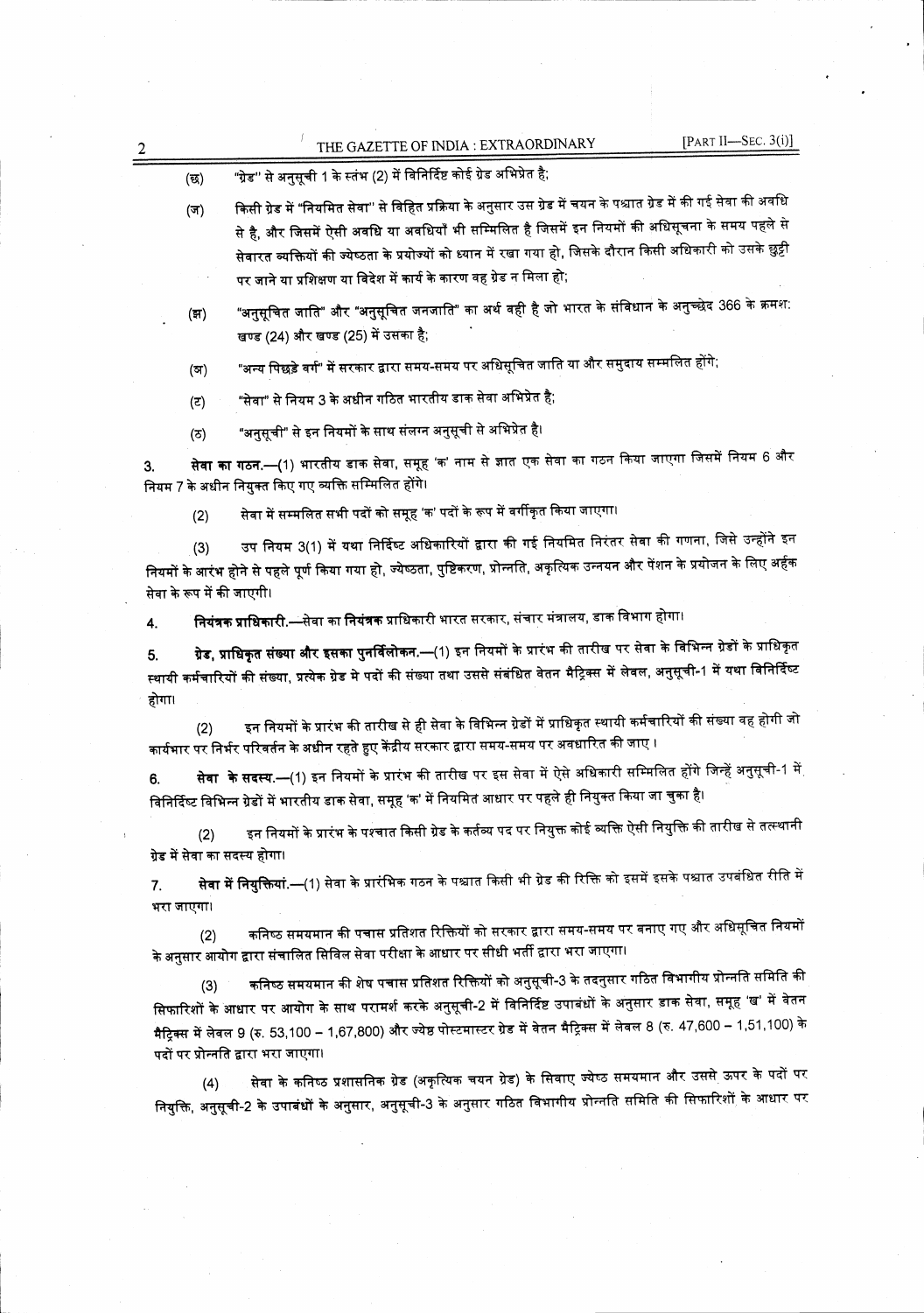'चयन' द्वारा की जाएगी। कनिष्ठ प्रशासनिक ग्रेड (अकृत्यिक चयन ग्रेड) पर नियोजन ज्येष्ठता के आधार पर किया जाएगा जोकि अनुसूची-3 के अनुसार गठित विभागीय प्रोन्नति समिति की सिफारिशों के आधार पर उपयुक्तता के अध्यधीन होगा।

8. परिवीक्षा.—(1) नियम 7 के उप नियम (2) या उप नियम (3) के अधीन सीधी भर्ती या प्रोननति द्वारा सेवा में नियक्त अधिकारियों की परिवीक्षा अवधि दो वर्ष की होगी:

परन्तु नियंत्रक अधिकारी सरकार द्वारा समय-समय पर जारी अनुदेशों के अनुसार परिवीक्षा की अवधि बढ़ा सकेगा।

परन्तु यह और कि परिवीक्षा अवधि के विस्तार के लिए कोई विनिश्चय पिछली परिवीक्षा अवधि की समाप्ति के पश्चात साधारणत: आठ सप्ताह के भीतर किया जाएगा और उक्त अवधि के भीतर ऐसा करने के कारणों के साथ संबंधित अधिकारी को लिखित रूप में संसूचित किया जाएगा।

परिवीक्षा या उसके किसी विस्तार के पूरा होने पर, यथास्थिति, अधिकारी की स्थायी नियुक्ति के लिए यदि ठीक  $(2)$ समझे, नियमित आधार पर उसकी नियुक्ति में प्रतिधारित की जाएगी और उपलब्ध पर्याप्त रिक्ति के विरूद्ध बाद में उसे अभिपुष्ट किया जाएगा।

 $(3)$ यदि, यथास्थिति, किसी परीवीक्षा या उसके किसी विस्तार की अवधि के दौरान, सरकार की यह राय हो कि अधिकारी स्थायी नियुक्ति के लिए ठीक नहीं है, तो सरकार अधिकारी को यथास्थिति सेवा से उन्मुक्त या सेवा में उसकी नियुक्ति से पूर्व धारित पद पर प्रतिवर्तित कर सकेगी।

किसी परिवीक्षा या उसके किसी विस्तार की अवधि के दौरान सरकार द्वारा अभ्यर्थी से परिवीक्षक को  $(4)$ समाधानप्रदरूप में पूरा करने की शर्त के रूप में, ऐसे पाठ्यक्रमों का प्रशिक्षण और शिक्षण प्राप्त करने तथा ऐसी परीक्षा और परीक्षण (जिसके अंतर्गत हिन्दी के परीक्षा भी हैं) जो सरकार ठीक समझे, उत्तीर्ण करने की अपेक्षा होगी।

परिवीक्षा से संबंधित अन्य मामलों के संबंध में, अभ्यर्थी सरकार द्वारा समय-समय पर जारी आदेशों या अनुदेशों  $(5)$ द्वारा शासित होंगे।

9. ज्येष्ठता.—(1) इन नियमों के प्रारम्भ पर सेवा के सदस्यों की संबंधित ज्येष्ठता इन नियमों के प्रारंभ की तारीख से पूर्व यथा-निर्धारित उनके संबंधित ग्रेडों में उनकी संबंधित ज्येष्ठता होगी:

परन्तु यदि इस सेवा के किसी सदस्य की ज्येष्ठता इन नियमों के प्रारंभ होने से पूर्व निर्धारित नहीं की गई है, तो उसे सरकार द्वारा समय-समय पर जारी सामान्य अनुदेशों के अनुसार अवधारित किया जाएगा।

प्रारंभिक गठन के पश्चात इस सेवा में भर्ती किए गए व्यक्तियों की ज्येष्ठता को इस संबंध में सरकार द्वारा समय- $(2)$ समय पर जारी साधारण अनुदेशों के अनुसार अवधारित किया जाएगा ।

उपर्युक्त उपावधों के अंतर्गत न आने वाले अधिकारियों की ज्येष्ठता को सरकार द्वारा आयोग के परामर्श से  $(3)$ अवधारित किया जाएगा।

10. अकृत्यिक उन्नयन.—(1) जब कभी राज्य के संयुक्त काडर के भारतीय प्रशासनिक सेवा के अधिकारी की नियुक्ति केन्द्र में 13क के सिवाय किसी विनिर्दिष्ट ग्रेड के लिए वेतन मैट्रिक्स के लेवल 10 से लेवल 15, के उच्च प्रशासनिक ग्रेड में की जाती है, तो इस सेवा के वैच के अधिकारी जो कि दो वर्ष या इससे अधिक ज्येष्ठ होते हैं तथा जिन्हें उस विशेष संवर्ग में अबतक प्रोन्नत नहीं किया गया है, भारतीय प्रशासनिक सेवा के उन अधिकारियों को उस विशेष ग्रेड में केन्द्र में तैनाती की तारीख से अकृत्यिक आधार पर वेतन मैट्रिक्स में वही लेवल दिया जाएगा।

किसी विनिर्दिष्ट वेतन मैट्रिक्स में लेवल में उन्नयन के लिए 'बेंचमार्क' सहित सभी विहित पात्रता मानदंड तथा  $(2)$ प्रोन्नति मानकों को वेतन मैट्रिक्स में उच्च लेवल प्रदान किए जाने के लिए छान-बीन के समय पूरा करना होगा।

 $(3)$ उपर्युक्त खण्ड (1) में वर्णित अकृत्यिक उन्नयन प्रदान किया जाना-

> केन्द्रीय सरकार द्वारा समय-समय पर जारी मार्गदर्शक सिद्धांतों के अनुसार होगा।  $(i)$

अनुसूची-4 में यथाविनिर्दिष्ट छान-बीन समिति की सिफारिशों के अनुसार होगा।  $(ii)$ 

सेवा-शर्तें.—(1) इस सेवा के लिए नियुक्त कोई अधिकारी कहीं भी सेवा देने के लिए उत्तरदायी होगा, जिसके अंतर्गत भारत में 11. या भारत के बाहर फील्ड सेवा तथा सेना डाक सेवा भी है।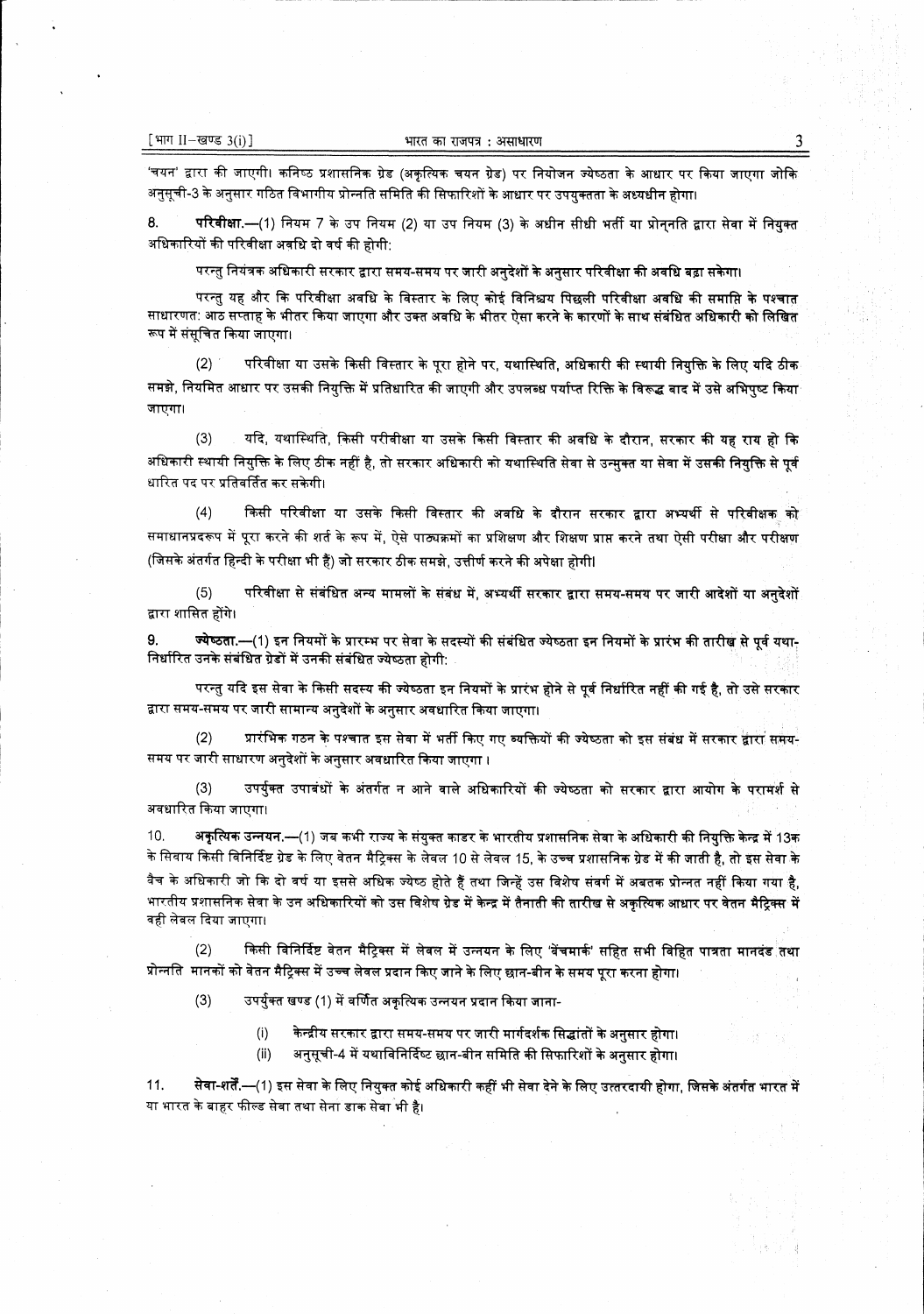ऐसे मामलों के संबंध में इस सेवा के ऐसे अधिकारियों की सेवा शर्तें जिनके लिए इन नियमों के अधीन कोई उपाबंध  $(2)$ नहीं किया गया है; वही होंगी जो समय-समय पर केन्द्रीय सिविल सेवा के अधिकारियों को लागू होती हैं।

निरर्हता.—कोई व्यक्ति :  $12.$ 

> जिसने ऐसे व्यक्ति से जिनका पति या जिनकी पत्नी जीवित है, विवाह किया है; या  $($ क)

जिसने अपने पति या अपनी पत्नी के जीवित होते हुए किसी व्यक्ति से विवाह किया है;  $(\overline{q})$ 

इस सेवा में नियुक्ति का पात्र नहीं होगा;

परन्तु यदि सरकार का समाधान हो जाता है कि ऐसा विवाह उस व्यक्ति और विवाह के अन्य पक्षकार को लागू स्वीय विधि के अधीन अनुज्ञेय है और ऐसा करने के लिए अन्य आधार है, तो वह किसी व्यक्ति को इस नियम के प्रवर्तन से छूट दे सकेगी।

निर्वचन.—इन नियमों के निर्वचन के संबंध में यदि कोई प्रश्न उद्भूत होता है, तो उसे सरकार को निर्दिष्ट किया जाएगा, जो 13. उसका विनिश्चय करेगी।

**शिथिल करने की शक्ति.—ज**हां सरकार की यह राय है कि ऐसा करना आवश्यक या समीचीन है, वहां वह उसके लिए जो 14. कारण है, उन्हें लेखबद्ध करके तथा संघ लोक सेवा आयोग से परामर्श करके, इन नियमों के किसी उपाबंध को किसी वर्ग या प्रवर्ग के व्यक्तियों की बाबत, आदेश द्वारा शिथिल कर सकेगी।

व्यावृत्ति.—इन नियमों की कोई बात ऐसे आरक्षणों,आयु-सीमा में छूट और अन्य रियायतों पर प्रभाव नहीं डालेगी, जिनका 15. सरकार द्वारा इस संबंध में समय-समय पर निकाले गए आदेशों के अनुसार अनुसूचित जातियों, अनुसूचित जन जातियों, पूर्व सैनिकों और अन्य विशेष प्रवर्ग के व्यक्तियों के लिए उपाबंध करना अपेक्षित है।

> अनुसूची -I [उप नियम - 6 (1) देखें]

## ग्रेड, पदनाम, वेतन मैट्रिक्स में लेवल तथा प्राधिकृत संख्या

| क.  | ग्रेड                | पदनाम                                          | वेतन मैट्रिक्स में लेवल | प्राधिकृत संख्या           |
|-----|----------------------|------------------------------------------------|-------------------------|----------------------------|
| सं. |                      |                                                |                         |                            |
| (1) | (2)                  | (3)                                            | (4)                     | (5)                        |
| 1.  | उच्चतम वेतनमान       | महानिदेशक डाक सेवाएं                           | लेवल 17 (रु. 2,25,000)  |                            |
| 2.  | उच्च प्रशासनिक       | सदस्य, डाक सेवा बोर्ड या अपर महानिदेशक         | लेवल 16 (रु. 2,05,400 – |                            |
|     | ग्रेड+               | (समन्वय)                                       | 2,24,400)               |                            |
| 3.  | प्रशासनिक<br>उच्च    | मुख्य पोस्टमास्टर जनरल या मुख्य महाप्रबंधक     | लेवल 15 (रु.1,82,200 -  | 27                         |
|     | ग्रेड                | या ज्येष्ठ उप महानिदेशक, निदेशक, रफी           | 2,24,100)               |                            |
|     |                      | अहमद किदवई राष्ट्रीय डाक अकादमी या             |                         |                            |
| 4.  | ज्येष्ठ<br>प्रशासनिक | समतुल्य<br>पोस्टमास्टर जनरल या उप महानिदेशक या | लेवल 14 (रु.1,44,200 -  | 78                         |
|     | ग्रेड                | महाप्रबंधक या अपर निदेशक, रफी अहमद             | 2,18,200)               |                            |
|     |                      | किदवई राष्ट्रीय डाक अकादमी या समतुल्य          |                         |                            |
| 5.  | कनिष्ठ               | निदेशक या निदेशक डाक सेवा या अपर               | लेवल 13 (रु. 1,18,500 - | ज्येष्ठ कर्तव्य पदों<br>का |
|     | प्रशासनिक<br>ग्रेड   | महाप्रबंधक या संयुक्त निदेशक, रफी अहमद         | 2,14,100)               | (अर्थात<br>ज्येष्ठ<br>30%  |
|     | (अकृत्यिक चयन        | किदवई राष्ट्रीय डाक अकादमी या समतुल्य          |                         | समय-मान में पद तथा         |
|     | ग्रेड)               |                                                |                         | इससे<br>ऊपर),<br>परन्तु    |
|     |                      |                                                |                         | कनिष्ठ प्रशासनिक ग्रेड     |
|     |                      |                                                |                         | सहित<br>संख्या<br>कुल      |
|     |                      |                                                |                         | कनिष्ठ प्रशासनिक ग्रेड     |
|     |                      |                                                |                         | की प्राधिकृत संख्या से     |
|     |                      |                                                |                         | अधिक नहीं होगी।            |

4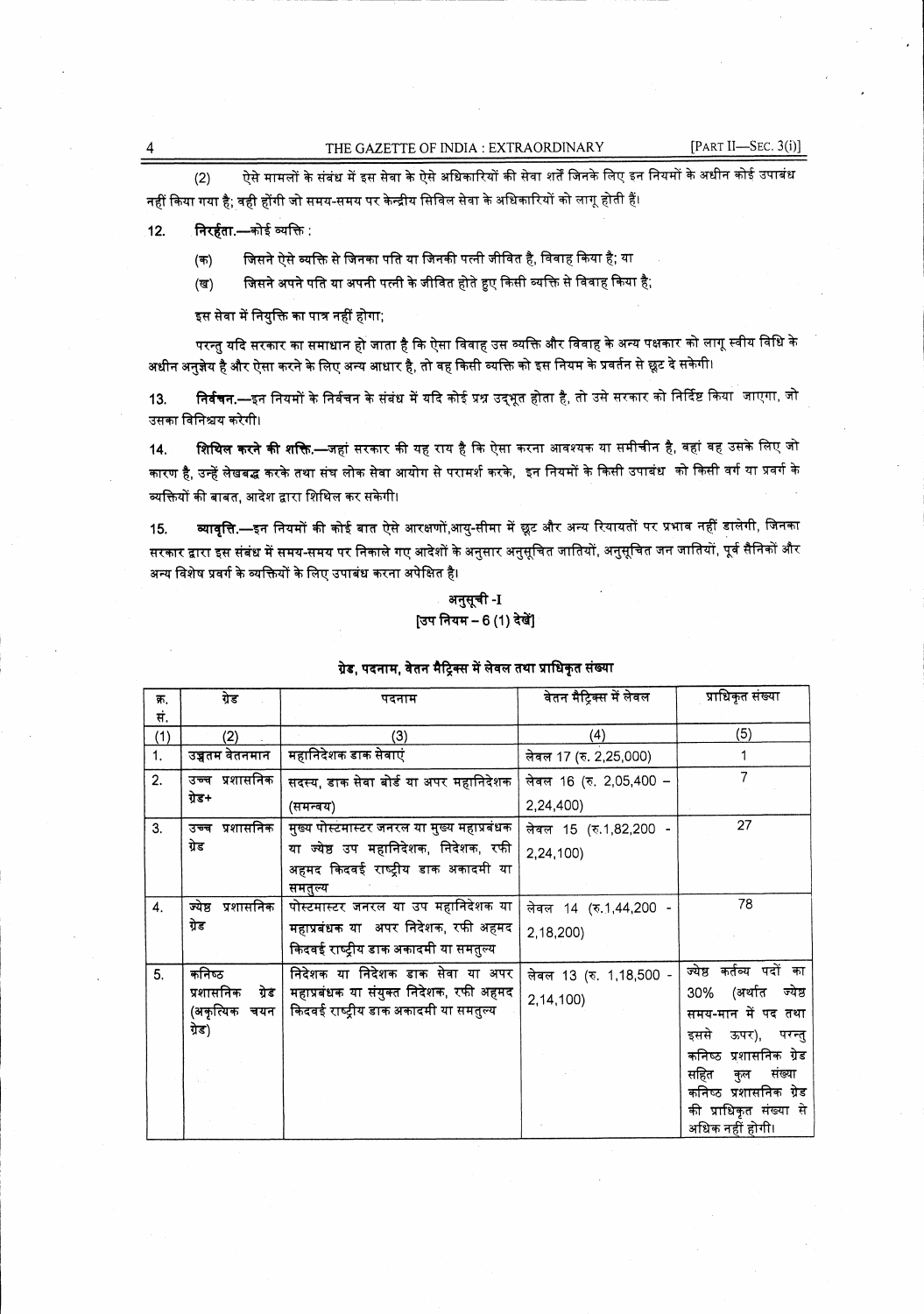|  |  |  |  | [ भाग II-खण्ड 3(i)] |  |
|--|--|--|--|---------------------|--|
|--|--|--|--|---------------------|--|

#### भारत का राजपत्र : असाधारण

 $6.$ कनिष्ठ निदेशक या निदेशक, डाक सेवा या अपर 109 लेवल 12 (रु. 78,800 -प्रशासनिक ग्रेड महाप्रबंधक अथवा संयुक्त निदेशक, रफी 2,09,200) अहमद किदवई राष्ट्रीय डाक अकादमी या समतुल्य  $\overline{7}$ . ज्येष्ठ समय-मान  $\overline{102}$ लेवल 11 (रु. 67,700 -ज्येष्ठ अधीक्षक, डाकघर या ज्येष्ठ अधीक्षक, रेल 2,08,700) डाक सेवा या सहायक पोस्टमास्टर जनरल या मुख्य पोस्टमास्टर या उप निदेशक या समतुल्य कनिष्ठ 8. समय-सहायक महानिदेशक या उप महाप्रबंधक या 151 लेवल 10 (रु. 56,100 -मान ज्येष्ठ अधीक्षक, डाकघर या ज्येष्ठ अधीक्षक, रेल 1,77,500) डाक सेवा या सहायक पोस्टमास्टर जनरल या मुख्य पोस्टमास्टर या उप निदेशक या समतुल्य आरक्षित 9.  $86$ कुल 561

## अनुसूची -2

## [नियम - 7 देखें]

भारतीय डाक सेवा के विभिन्न ग्रेडों में सम्मिलित कर्तव्य पदों पर प्रोन्नति के लिए अधिकारियों की नियुक्ति हेतु अगले निम्नतम ग्रेड में भर्ती की पद्धति, प्रोन्नति का क्षेत्र और न्यूनतम अर्हक सेवा

| क्र. | गेड                                            | भर्ती की पद्धति  | क्या चयनित पद   | प्रोन्नति के लिए चयन का क्षेत्र और न्यूनतम अर्हक सेवा                                                      |
|------|------------------------------------------------|------------------|-----------------|------------------------------------------------------------------------------------------------------------|
| सं.  |                                                |                  | या गैर-चयनित पद |                                                                                                            |
| (1)  | (2)                                            | (3)              | (4)             | (5)                                                                                                        |
| 1.   | उच्चतम वेतनमान                                 | प्रोन्नति द्वारा | चयन             | नियमित आधार पर नियुक्ति के पश्चात की गई इस ग्रेड में                                                       |
|      | वेतन मैट्रिक्स में लेवल 17                     |                  |                 | 01 वर्ष की सेवा के साथ उच्च प्रशासनिक ग्रेड+ में वेतन                                                      |
|      | (5.2, 25, 000)                                 |                  |                 | मैट्रिक्स में लेवल 16 (रु. 2,05,400 – 2,24,400) में सेवा                                                   |
|      |                                                |                  |                 | के अधिकारी।                                                                                                |
| 2.   | उच्चतर प्रशासनिक ग्रेड+                        | प्रोन्नति द्वारा | चयन             | नियमित आधार पर नियुक्ति के पश्चात की गई इस ग्रेड में                                                       |
|      | वेतन मैटिक्स में लेवल 16                       |                  |                 | 01 वर्ष की सेवा के साथ उच्च प्रशासनिक ग्रेड में वेतन                                                       |
|      | $(\overline{\mathbf{v}}. 2,05,400 - 2,24,400)$ |                  |                 | मैट्रिक्स में लेवल 15 (रु. 1,82,200 – 2,24,100) में सेवा                                                   |
|      |                                                |                  |                 | के अधिकारी।                                                                                                |
| 3.   | उच्च प्रशासनिक ग्रेड                           | प्रोन्नति द्वारा | चयन             | नियमित आधार पर नियुक्ति के पश्चात की गई इस ग्रेड में                                                       |
|      | वेतन मैट्रिक्स में लेवल 15                     |                  |                 | 03 वर्ष की सेवा के साथ ज्येष्ठ प्रशासनिक ग्रेड में वेतन                                                    |
|      | $(5. 1, 82, 200 - 2, 24, 100)$                 |                  |                 | मैट्रिक्स में लेवल 14 (रु. 1,44,200 – 2,18,200) में सेवा                                                   |
|      |                                                |                  |                 | के अधिकारी या इस सेवा में समूह 'क' में 25 वर्ष की                                                          |
|      |                                                |                  |                 | नियमित सेवा सहित जिसमें ज्येष्ठ प्रशासनिक ग्रेड में कम से                                                  |
|      |                                                |                  |                 | कम 01 वर्ष की सेवा होनी चाहिए, जिन्होंने न्यूनतम 02                                                        |
|      |                                                |                  |                 | सप्ताह का उच्चतर विकास कार्यक्रम या विभागीय                                                                |
|      |                                                |                  |                 | प्रतिष्ठापन या विहित सेवाकालीन प्रशिक्षण सफलतापूर्वक                                                       |
|      |                                                |                  |                 | पूरा किया हो।                                                                                              |
| 4.   | ज्येष्ठ प्रशासनिक ग्रेड                        | प्रोन्नति द्वारा | चयन             | कनिष्ठ प्रशासनिक ग्रेड और अकृत्यिक चयन ग्रेड, यदि                                                          |
|      | वेतन मैटिक्स में लेवल 14                       |                  |                 | नियमित आधार पर नियुक्ति के पश्चात् की गई हो, कनिष्ठ                                                        |
|      | $(5.1, 44, 200 - 2, 18, 200)$                  |                  |                 | प्रशासनिक ग्रेड में 08 वर्ष की संयुक्त सेवा के साथ, कनिष्ठ                                                 |
|      |                                                |                  |                 | प्रशासनिक ग्रेड में वेतन मैट्रिक्स में लेवल 12 (रु. 78,800 –                                               |
|      |                                                |                  |                 |                                                                                                            |
|      |                                                |                  |                 | 2,09,200) में सेवा के अधिकारी या इस सेवा में समूह 'क'                                                      |
|      |                                                |                  |                 | पदों में सत्रह वर्ष की नियमित सेवा सहित जिसमें कनिष्ठ                                                      |
|      |                                                |                  |                 | प्रशासनिक ग्रेड (अकृत्यिक चयन ग्रेड) के साथ कनिष्ठ<br>प्रशासनिक ग्रेड में कम से कम चार वर्ष की नियमित सेवा |
|      |                                                |                  |                 |                                                                                                            |
|      |                                                |                  |                 | होनी चाहिए, जिन्होंने सफलतापूर्वक न्यूनतम दो सप्ताह का                                                     |
|      |                                                |                  |                 | प्रबंधन विकास कार्यक्रम या विभागीय प्रतिष्ठापन या विहित<br>सेवाकालीन प्रशिक्षण परा किया हो।                |
|      |                                                |                  |                 |                                                                                                            |